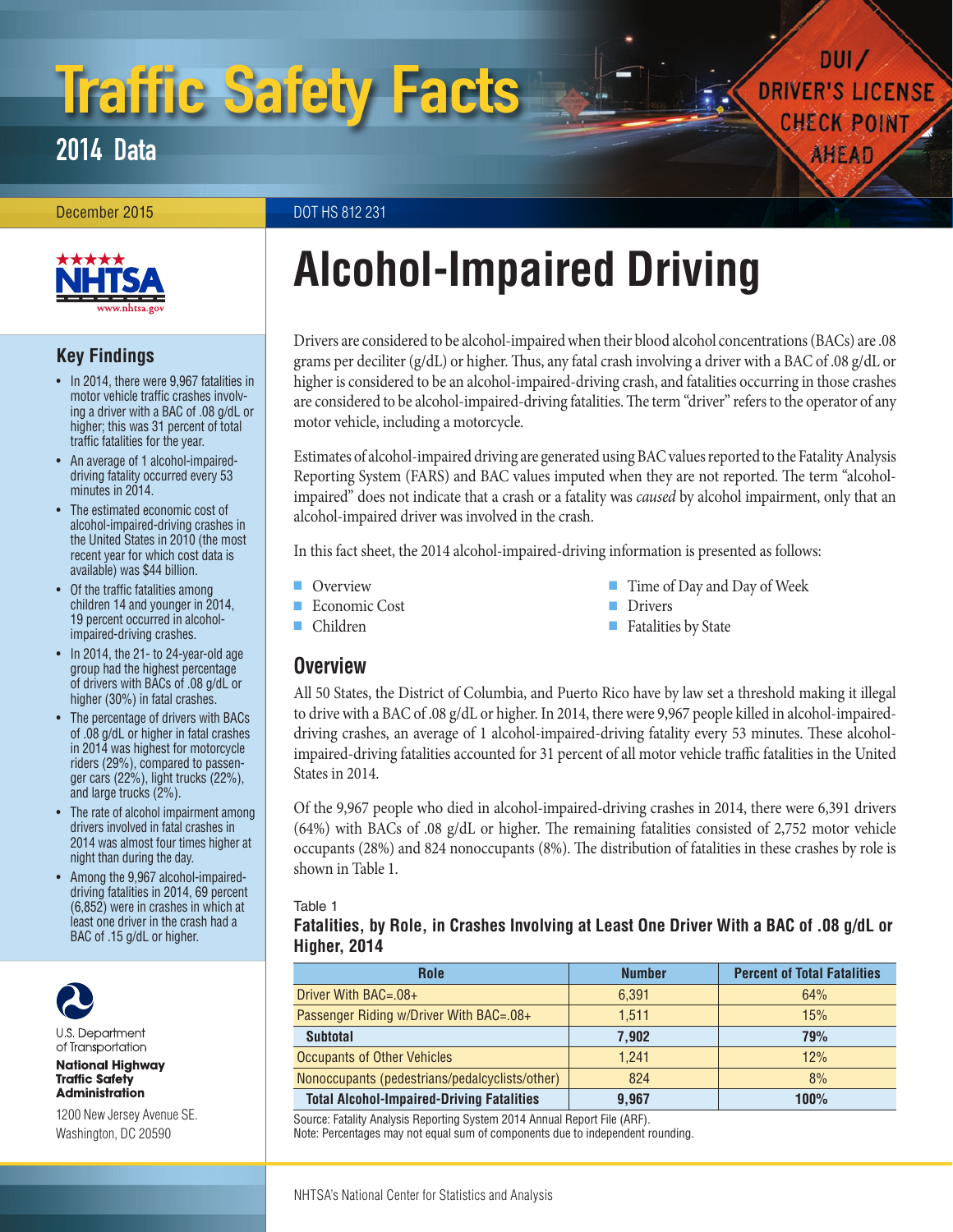From 2013 to 2014, fatalities in alcohol-impaired-driving crashes decreased by 1.4 percent (10,110 to 9,967 fatalities). Alcoholimpaired-driving fatalities in the past 10 years have declined by 27 percent from 13,582 in 2005 to 9,967 in 2014. The national rate of alcohol-impaired-driving fatalities in motor vehicle crashes in 2014 was 0.33 per 100 million vehicle miles traveled (VMT), a decline from 0.34 in 2013. The alcohol-impaired-driving fatality rate in the past 10 years has declined by 27 percent, from 0.45 in 2005 to 0.33 in 2014. Figure 1 presents the fatality numbers and rates for the past decade.

#### Figure 1





Source: Fatalities – FARS 2005–2013 Final File, 2014 ARF; 2005–2013 VMT – Federal Highway Administration's (FHWA) Annual Highway Statistics; 2014 VMT – FHWA's Traffic Volume Trends (September 2015)

# <span id="page-1-0"></span>**Economic Cost**

The estimated economic cost of all motor vehicle traffic crashes in the United States in 2010 (the most recent year for which cost data is available) was \$242 billion, of which \$44 billion resulted from alcohol-impaired-driving crashes. Included in the economic costs are:

- Lost productivity
- Workplace losses
- Legal and court expenses
- Medical costs
- Emergency medical services (EMS)
- Insurance administration
- **Congestion**
- Property damage

These costs represent the tangible losses that result from motor vehicle traffic crashes. However, in cases of serious injury or death, such costs fail to capture the relatively intangible value of lost quality-of-life that results from these injuries. When qualityof-life valuations are considered, the total value of societal harm from motor vehicle traffic crashes in the United States in 2010 was an estimated \$836 billion, of which \$201.1 billion resulted from alcohol-impaired-driving crashes. For further information on cost estimates, see *The Economic and Societal Impact of Motor Vehicle Crashes, 2010 (Revised).*<sup>1</sup>

# <span id="page-1-1"></span>**Children**

In 2014, a total of 1,070 children 14 and younger were killed in motor vehicle traffic crashes. Of these 1,070 fatalities, 209 children (19%) died in alcohol-impaired-driving crashes. Of these 209 child deaths:

- 116 (56%) were occupants of vehicles with drivers who had BACs of .08 g/dL or higher;
- 61 (29%) were occupants of other vehicles;
- 30 (14%) were nonoccupants (pedestrians, pedalcyclists, or other nonoccupants); and
- 2 (1%) were drivers.

# <span id="page-1-2"></span>**Time of Day and Day of Week**

The rate of alcohol impairment among drivers involved in fatal crashes in 2014 was almost 4 times higher at night than during the day (34% versus 9%). In 2014, 16 percent of all drivers involved in fatal crashes during the week were alcohol-impaired, compared to 29 percent on weekends. Table 2 presents information on drivers involved in fatal crashes in 2005 and 2014 by time of day and day of week, as well as single-vehicle and multiple-vehicle crash data.

<sup>1</sup> Blincoe, L. J., Miller, T. R., Zaloshnja, E., & Lawrence, B. A. (2014). *The economic and societal impact of motor vehicle crashes, 2010 (Revised).* (Report No. DOT HS 812 013). Washington, DC: National Highway Traffic Safety Administration. Available at [www-nrd.nhtsa.dot.gov/pubs/812013.pdf](http://www-nrd.nhtsa.dot.gov/pubs/812013.pdf)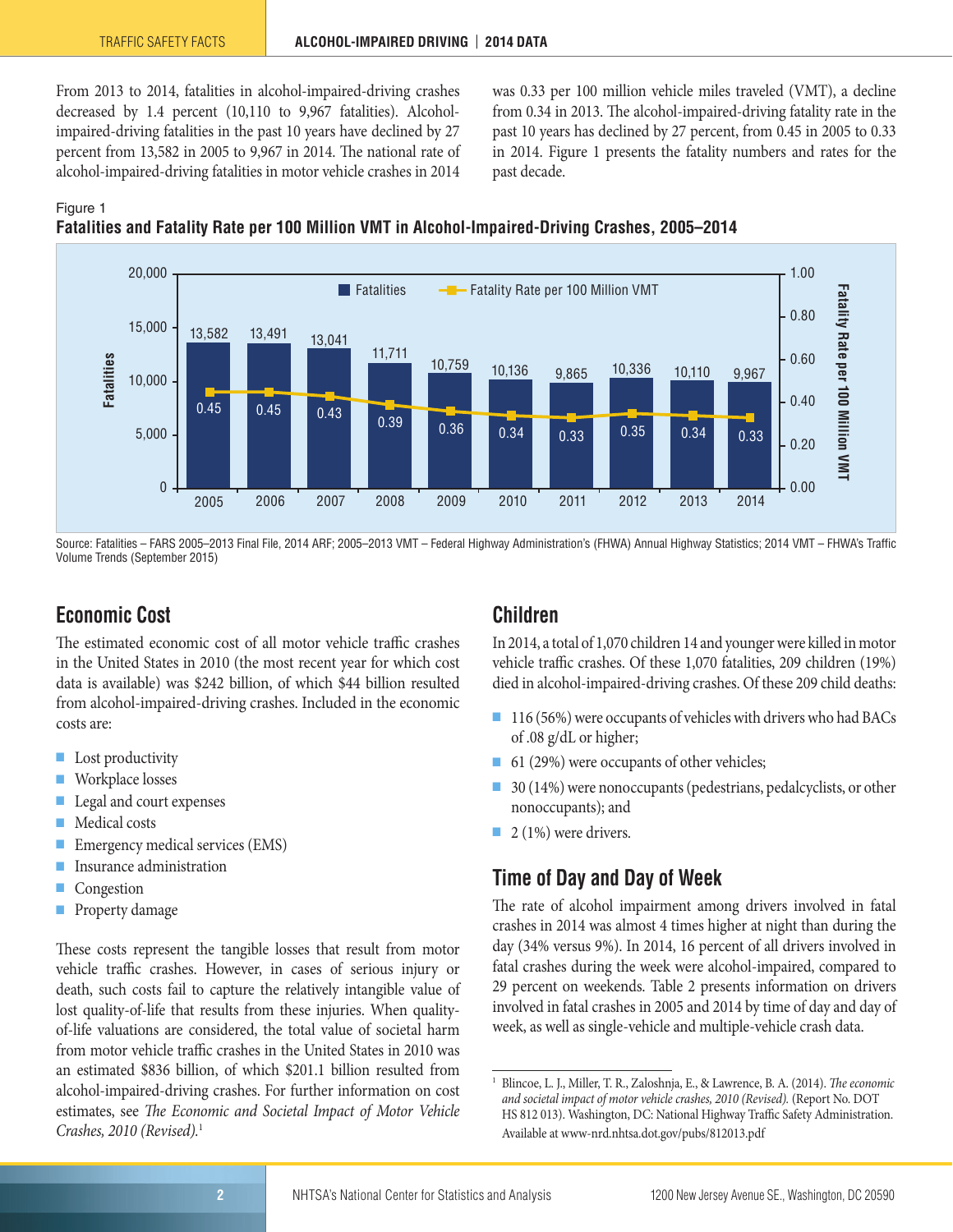#### Table 2

**Drivers Involved in Fatal Crashes With BACs of .08 g/dL or Higher, by Crash Type, Time of Day and Day of Week, 2005 and 2014**

|                                        |                                      | 2005                                     |     |                     | <b>Change in Percentage</b><br>With $BAC = .08 +$ |                         |              |            |  |
|----------------------------------------|--------------------------------------|------------------------------------------|-----|---------------------|---------------------------------------------------|-------------------------|--------------|------------|--|
| <b>Drivers Involved</b>                | $BAC = .08 +$<br><b>Total Number</b> |                                          |     | <b>Total Number</b> |                                                   |                         |              | $BAC=.08+$ |  |
| in Fatal Crashes                       | of Drivers                           | <b>Number</b><br><b>Percent of Total</b> |     | of Drivers          | <b>Number</b>                                     | <b>Percent of Total</b> | 2005-2014    |            |  |
| <b>Total</b>                           | 59,220                               | 12,571                                   | 21% | 44,583              | 9.417                                             | 21%                     | 0            |            |  |
| Drivers by Crash Type and Time of Day  |                                      |                                          |     |                     |                                                   |                         |              |            |  |
| Single-Vehicle Crash                   |                                      |                                          |     |                     |                                                   |                         |              |            |  |
| Total*                                 | 22,596                               | 8,314                                    | 37% | 17,813              | 6,053                                             | 34%                     | $-3$         |            |  |
| <b>Daytime</b>                         | 8,914                                | 1,554                                    | 17% | 7,085               | 1,240                                             | 18%                     | $+1$         |            |  |
| Nighttime                              | 13,389                               | 6,601                                    | 49% | 10,518              | 4,709                                             |                         | $-4$         |            |  |
| <b>Multiple-Vehicle Crash</b>          |                                      |                                          |     |                     |                                                   |                         |              |            |  |
| Total <sup>*</sup>                     | 36,624                               | 4,257                                    | 12% | 26,770              | 3,364                                             | 13%                     | $+1$         |            |  |
| <b>Daytime</b>                         | 22,906                               | 1,165                                    | 5%  | 16,397              | 961                                               | 6%                      | $+1$         |            |  |
| <b>Nighttime</b>                       | 13,696                               | 3,088                                    | 23% | 10,350              | 2,396                                             | 23%                     | $\bf{0}$     |            |  |
| <b>Drivers by Time of Day</b>          |                                      |                                          |     |                     |                                                   |                         |              |            |  |
| <b>Daytime</b>                         | 31,820                               | 2,718                                    | 9%  | 23.482              | 2,201                                             | 9%                      | $\mathbf{0}$ |            |  |
| <b>Nighttime</b>                       | 27.085                               | 9,689                                    | 36% | 20,868              | 7.105                                             | 34%                     | $-2$         |            |  |
| Drivers by Day of Week and Time of Day |                                      |                                          |     |                     |                                                   |                         |              |            |  |
| Weekday*                               | 35,780                               | 5,358                                    | 15% | 26,939              | 4,262                                             | 16%                     | $+1$         |            |  |
| <b>Daytime</b>                         | 23,231                               | 1,506                                    | 6%  | 17,105              | 1,347                                             | 8%                      | $+2$         |            |  |
| Nighttime                              | 12,451                               | 3,809                                    | 31% | 9,741               | 2,874                                             | 29%                     | $-2$         |            |  |
| Weekend <sup>*</sup>                   | 23,346                               | 7,167                                    | 31% | 17,589              | 5,134                                             | 29%                     | $-2$         |            |  |
| <b>Daytime</b>                         | 8,588                                | 1,212                                    | 14% | 6,377               | 854                                               | 13%                     | $-1$         |            |  |
| Nighttime                              | 14,634                               | 5,880                                    | 40% | 11,127              | 4,232                                             | 38%                     | $-2$         |            |  |

Source: FARS 2005 Final File and 2014 ARF.

Daytime – 6 a.m. to 5:59 p.m.

Nighttime – 6 p.m. to 5:59 a.m.

Weekday – Monday 6 a.m. to Friday 5:59 p.m.

Weekend – Friday 6 p.m. to Monday 5:59 a.m.

\*Includes drivers involved in fatal crashes when time of day was unknown.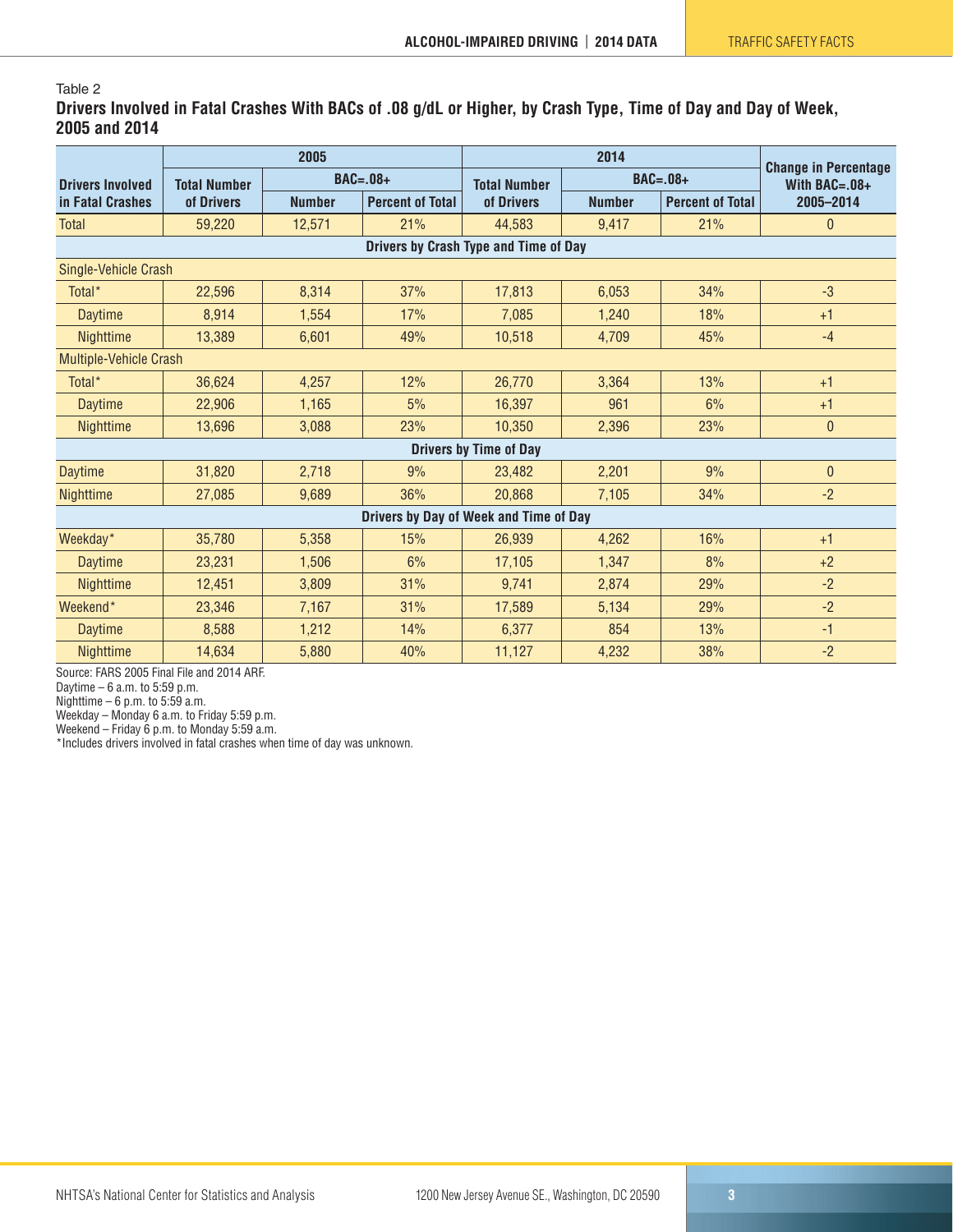# <span id="page-3-0"></span>**Drivers**

In fatal crashes in 2014, the highest percentage of drivers with BACs of .08 g/dL or higher was for 21- to 24-year-old drivers (30%), followed by 25- to 34-year-old drivers (29%). The percentage of drivers with BACs of .08 g/dL or higher involved in fatal crashes was 23 percent among males and 15 percent among females. In 2014, there were 4.5 male alcohol-impaired drivers for every female alcohol-impaired driver (7,574 versus 1,671). Table 3 provides information on impaired-driving crashes by the age of the driver as well as gender and vehicle type.

The percentages of drivers involved in fatal crashes with BACs of .08 g/dL or higher in 2014 by vehicle type were 29 percent for motorcycles, 22 percent for passenger cars, and 22 percent for light trucks (24% for pickup trucks, 22% for SUVs, and 12% for vans). The percentage of drivers with BACs of .08 g/dL or higher in fatal crashes was the lowest for drivers of large trucks (2%).

#### Table 3

|                                     |                        | 2005          |                         |                        | <b>Change in Percentage</b> |                         |                  |  |  |  |
|-------------------------------------|------------------------|---------------|-------------------------|------------------------|-----------------------------|-------------------------|------------------|--|--|--|
| <b>Drivers Involved</b>             | <b>Total Number of</b> | $BAC=.08+$    |                         | <b>Total Number of</b> |                             | $BAC=.08+$              | With BAC= $.08+$ |  |  |  |
| in Fatal Crashes                    | <b>Drivers</b>         | <b>Number</b> | <b>Percent of Total</b> | <b>Drivers</b>         | <b>Number</b>               | <b>Percent of Total</b> | 2005-2014        |  |  |  |
| <b>Total</b>                        | 59,220                 | 12,571        | 21%                     | 44,583                 | 9,417                       | 21%                     | $\mathbf{0}$     |  |  |  |
| <b>Drivers by Age Group (Years)</b> |                        |               |                         |                        |                             |                         |                  |  |  |  |
| $16 - 20$                           | 7,334                  | 1,271         | 17%                     | 3,803                  | 662                         | 17%                     | $\theta$         |  |  |  |
| $21 - 24$                           | 6,585                  | 2,171         | 33%                     | 4,654                  | 1,404                       | 30%                     | $-3$             |  |  |  |
| $25 - 34$                           | 11,467                 | 3,276         | 29%                     | 8,972                  | 2,586                       | 29%                     | $\mathbf{0}$     |  |  |  |
| $35 - 44$                           | 10,793                 | 2,616         | 24%                     | 6,894                  | 1,652                       | 24%                     | $\mathbf 0$      |  |  |  |
| $45 - 54$                           | 9,434                  | 1,808         | 19%                     | 7,350                  | 1,493                       | 20%                     | $+1$             |  |  |  |
| $55 - 64$                           | 6,075                  | 764           | 13%                     | 5,997                  | 945                         | 16%                     | $+3$             |  |  |  |
| $65 - 74$                           | 3,217                  | 225           | 7%                      | 3,314                  | 327                         | 10%                     | $+3$             |  |  |  |
| $75+$                               | 3,016                  | 122           | 4%                      | 2,641                  | 152                         | 6%                      | $+2$             |  |  |  |
| <b>Drivers by Gender</b>            |                        |               |                         |                        |                             |                         |                  |  |  |  |
| <b>Male</b>                         | 43,282                 | 10,330        | 24%                     | 32,572                 | 7,574                       | 23%                     | $-1$             |  |  |  |
| Female                              | 15,059                 | 1,990         | 13%                     | 11,258                 | 1,671                       | 15%                     | $+2$             |  |  |  |
| <b>Drivers by Vehicle Type</b>      |                        |               |                         |                        |                             |                         |                  |  |  |  |
| <b>Passenger Cars</b>               | 25,046                 | 5,898         | 24%                     | 17,757                 | 3,922                       | 22%                     | $-2$             |  |  |  |
| Light Trucks*                       | 22,879                 | 4,940         | 22%                     | 17,017                 | 3,694                       | 22%                     | $\pmb{0}$        |  |  |  |
| -Pickup Trucks                      | 10,941                 | 2,706         | 25%                     | 7,865                  | 1,925                       | 24%                     | $-1$             |  |  |  |
| $-SUVs$                             | 8,150                  | 1,695         | 21%                     | 6,959                  | 1,503                       | 22%                     | $+1$             |  |  |  |
| $-Vans$                             | 3,709                  | 530           | 14%                     | 2,086                  | 253                         | 12%                     | $-2$             |  |  |  |
| <b>Large Trucks</b>                 | 4,900                  | 67            | $1\%$                   | 3,697                  | 68                          | 2%                      | $+1$             |  |  |  |
| <b>Motorcycles</b>                  | 4,679                  | 1,262         | 27%                     | 4,692                  | 1,372                       | 29%                     | $+2$             |  |  |  |

#### **Drivers With BACs of .08 g/dL or Higher Involved in Fatal Crashes, by Age Group, Gender, and Vehicle Type, 2005 and 2014**

Source: FARS 2005 Final File and 2014 ARF.

Note: Numbers shown for groups of drivers do not add to the total number of drivers due to unknown/not reported or other data not included.

\*Includes other/unknown light-truck vehicle types.

In 2014, there were 4,900 passenger vehicle drivers killed with BACs of .08 g/dL or higher ("passenger vehicles" include passenger cars as well as light trucks such as vans, SUVs, and pickup trucks). Of these driver fatalities for which restraint use was known, 67 percent were unrestrained. Based on known restraint use, 55 percent of passenger vehicle drivers killed who had BACs of .01 to .07 g/dL were unrestrained, and 38 percent of passenger vehicle drivers killed who had no alcohol (.00 g/dL) were unrestrained.

Figure 2 shows information on the driving record for drivers in fatal crashes in 2014, at different BAC levels. There was little difference by BAC level in the percentage of drivers with previously recorded crashes. Drivers with BACs of .08 g/dL or higher involved in fatal crashes were seven times more likely to have prior convictions for driving while impaired (DWI) than were drivers with no alcohol (7% and 1%, respectively). Note that FARS records drivers' previous crashes, suspensions/revocations, and convictions that occurred up to three years prior to the date of the crash.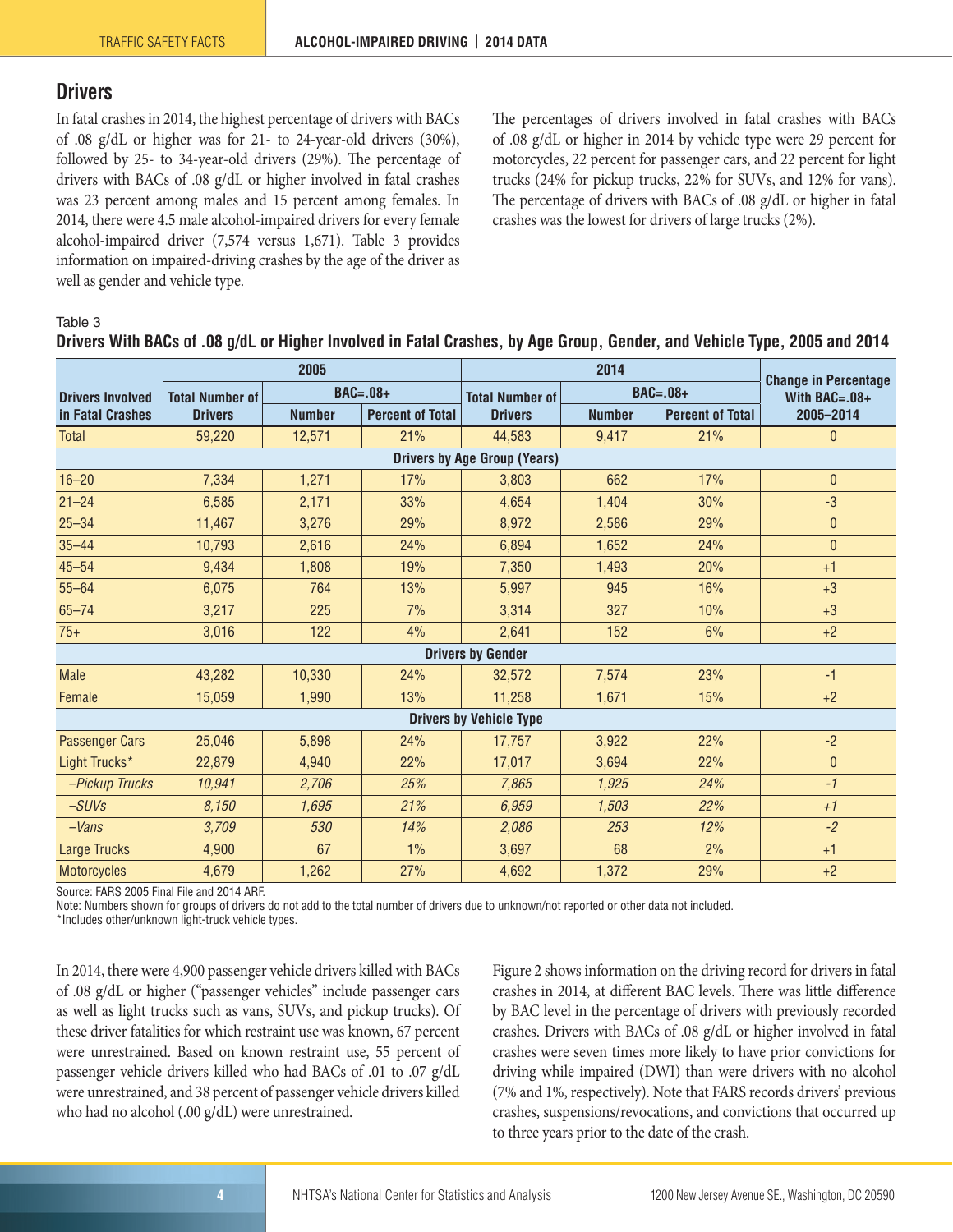

#### Figure 2 **Previous Driving Records of Drivers Involved in Fatal Crashes, by BAC, 2014**

While BAC of .08 g/dL is considered to be impaired in all States, the large majority of drivers in fatal crashes with any measurable alcohol had levels far higher. In 2014, 84 percent (9,417) of the 11,231 drivers with BACs of .01 g/dL or higher who were involved in fatal crashes had BAC levels at or above .08 g/dL, and 56 percent (6,324) had BAC levels at or above .15 g/dL. Among the 9,967 alcohol-impaireddriving fatalities in 2014, 69 percent (6,852) were in crashes in which at least one driver in the crash had a BAC of .15 g/dL or higher. Figure 3 presents the distribution of BACs for those drivers with any alcohol in their systems. The most frequently recorded BACs among drinking drivers in fatal crashes were tied at .14 and .16 g/dL.





Source: FARS 2014 ARF.

Source: FARS 2014 ARF.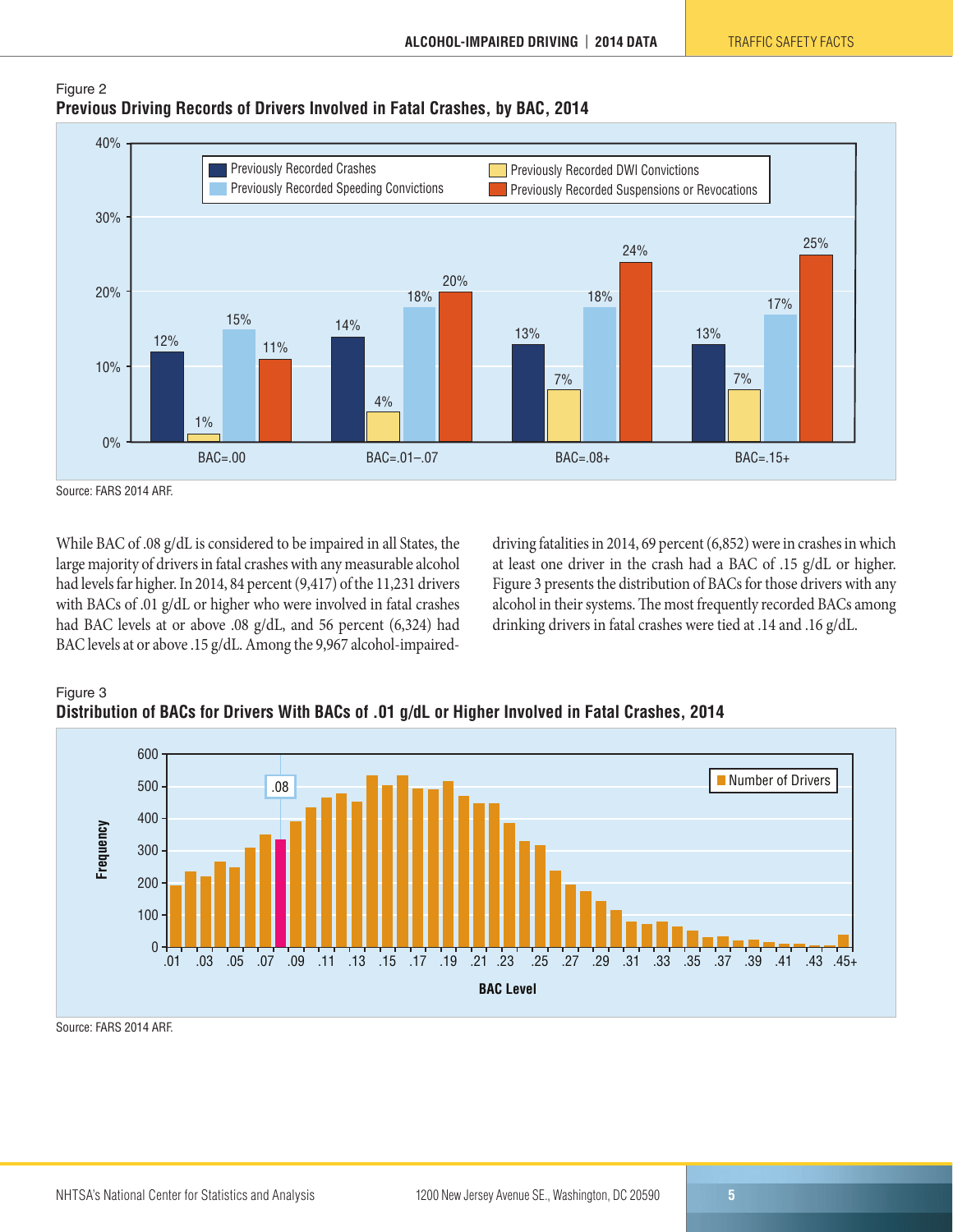# <span id="page-5-0"></span>**Fatalities by State**

Table 4 shows motor vehicle traffic fatalities by State and the highest driver BAC in the crashes in 2014.

- Among all States, the number of fatalities in motor vehicle traffic crashes ranged from 23 (District of Columbia) to 3,538 (Texas), depending on the size and population of the State.
- Alcohol-impaired-driving fatalities were highest in Texas (1,446), followed by California (882) and Florida (685), and lowest in the District of Columbia (5).
- The percentage of alcohol-impaired-driving fatalities among total traffic fatalities in States ranged from a high of 41 percent (Massachusetts, North Dakota, and Texas) to a low of 20 percent (Vermont), compared to the national average of 31 percent.
- The percentage of fatalities in crashes involving a driver with a BAC of .15 g/dL or higher ranged from a high of 30 percent (Montana and Rhode Island) to a low of 14 percent (Vermont), compared to the national average of 21 percent.

The suggested APA format citation for this document is:

National Center for Statistics and Analysis. (2015, December). *Alcoholimpaired driving: 2014 data*. (Traffic Safety Facts. DOT HS 812 231). Washington, DC: National Highway Traffic Safety Administration.

This fact sheet contains information on motor vehicle fatalities and fatal crashes, based on data from the Fatality Analysis Reporting System (FARS). FARS is a census of fatal crashes within the 50 States, the District of Columbia, and Puerto Rico (although Puerto Rico is not included in U.S. totals).

## **For more information:**

Information on traffic fatalities is available from the National Center for Statistics and Analysis (NCSA), NSA-230, 1200 New Jersey Avenue SE., Washington, DC 20590. NCSA can be contacted at 800-934-8517 or by e-mail at [ncsaweb@dot.gov](mailto:ncsaweb@dot.gov). General information on highway traffic safety can be found at [www.nhtsa.gov/NCSA.](http://www.nhtsa.gov/NCSA) To report a safety-related problem or to inquire about motor vehicle safety information, contact the Vehicle Safety Hotline at 888-327-4236.

Other fact sheets available from the National Center for Statistics and Analysis are *Bicyclists and Other Cyclists, Children, Large Trucks, Motorcycles, Occupant Protection, Older Population, Overview, Passenger Vehicles, Pedestrians, Rural/Urban Comparisons, School Transportation-Related Crashes, Speeding, State Alcohol Estimates, State Traffic Data,* and *Young Drivers.* Detailed data on motor vehicle traffic crashes are published annually in *Traffic Safety Facts: A Compilation of Motor Vehicle Crash Data from the Fatality Analysis Reporting System and the General Estimates System.* The fact sheets and annual Traffic Safety Facts report can be accessed online at [www-nrd.nhtsa.dot.gov/CATS/index.aspx](http://www-nrd.nhtsa.dot.gov/CATS/index.aspx).